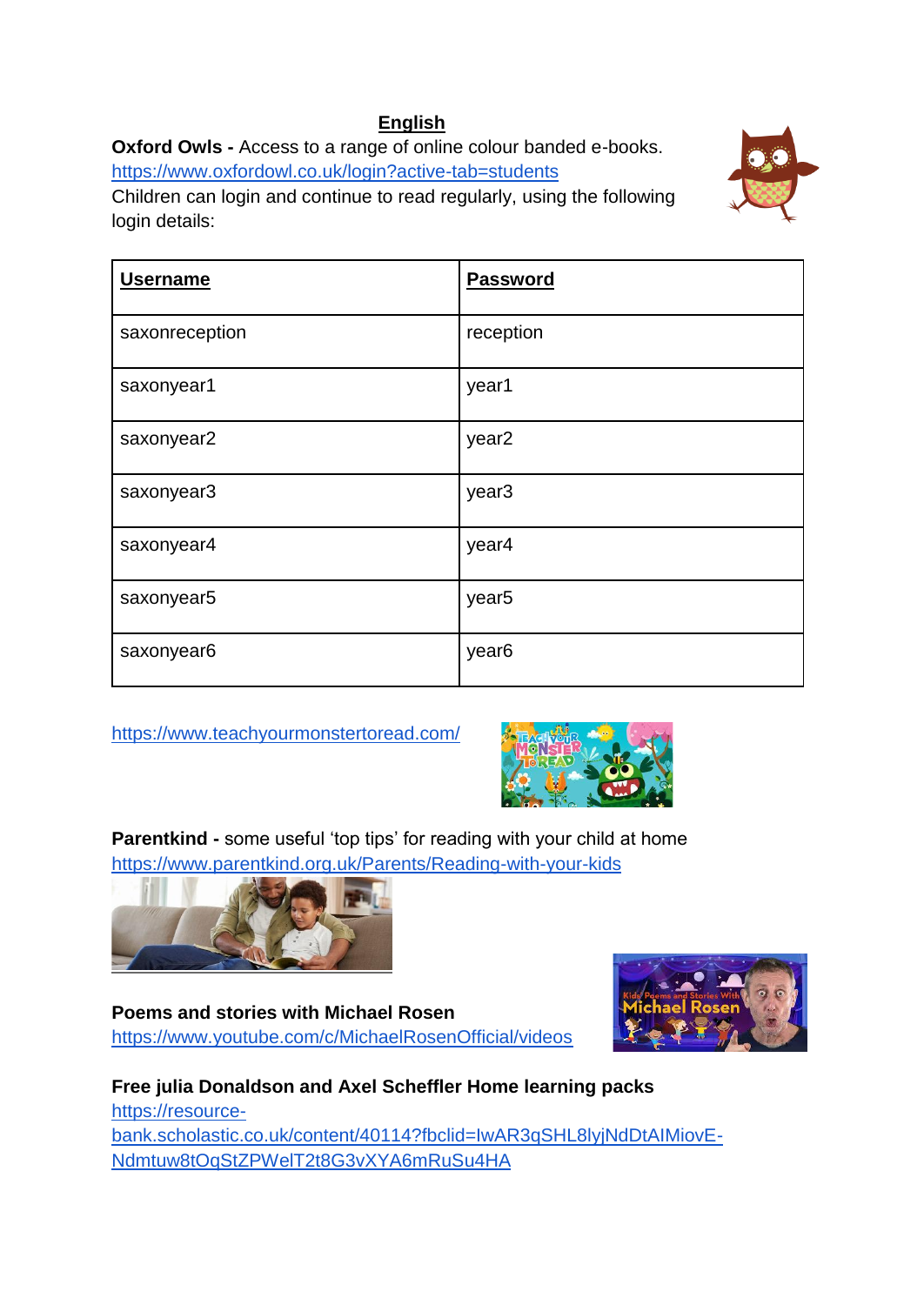#### **Maths Saxon Maths website - <https://saxonmaths.weebly.com/>** Useful websites, games, songs & videos for every key stage, including parent and 'how to' videos

**Times Tables Rockstars -** Children in Years 2-6 have their very own Times Tables Rockstars login. If your child cannot remember their login details, please email [learning.saxon@lumenlearningtrust.co.uk](mailto:learning.saxon@lumenlearningtrust.co.uk) and we can resend these to you.

**NumBots for Year 1 -** An online programme for children to develop their understanding, recall and fluency in mental addition and subtraction for Year 1 pupils. If your child cannot remember their login details, please email [learning.saxon@lumenlearningtrust.co.uk](mailto:learning.saxon@lumenlearningtrust.co.uk) and we can resend these to you.

## **Numberblocks**

**<https://www.bbc.co.uk/cbeebies/shows/numberblocks>** Follow the link above to sing along and learn all about numbers with the Numberblocks!

## **Third Space Learning**

<https://thirdspacelearning.com/blog/category/for-parents/>

Access to home learning blogs written by teachers for parents Parents are also able to sign up for their own free

Maths Hub accounts to access all Third Space

Learning's free resources and support their children through school closures. The following link provides further information:

[https://tsl-static.s3.eu-west-](https://tsl-static.s3.eu-west-2.amazonaws.com/assets/Parents+Maths+Hub+Steps.pdf)

[2.amazonaws.com/assets/Parents+Maths+Hub+Steps.pdf](https://tsl-static.s3.eu-west-2.amazonaws.com/assets/Parents+Maths+Hub+Steps.pdf)







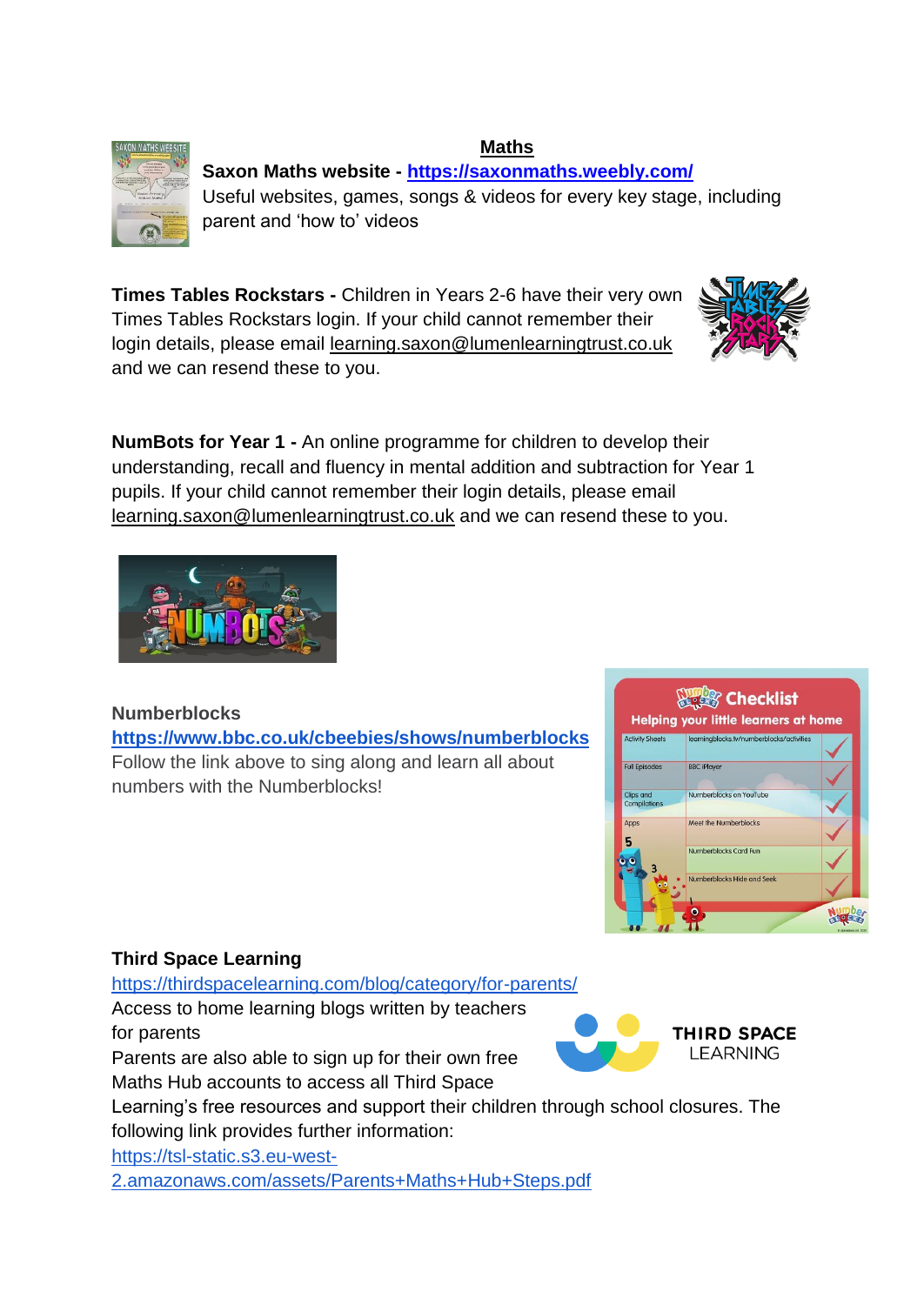### **General Learning**

**Curriculum Webs -** All year groups have uploaded their Curriculum Webs to Google Classroom. These documents provide an overview of the topics and subjects for this halfterm.

#### **BBC Lockdown Learning**

**Online -** Online learning resources for children of all ages can be found on the [BBC](https://www.bbc.co.uk/bitesize)  [Bitesize website.](https://www.bbc.co.uk/bitesize)

**TV** - programming for primary school pupils will be on CBBC between 09:00 and 12.00 every weekday. Programmes for secondary school pupils will be on BBC Two, between 13:00 and 15:00.

**Red Button** - the Bitesize Daily lessons will also be shown on the Red Button service on TV.

**iPlayer** - all episodes will be available on catch-up, [on demand on iPlayer.](https://www.bbc.co.uk/iplayer/group/p093cv85)

#### **Oak National Academy**

<https://classroom.thenational.academy/subjects-by-key-stage> Follow the link above for access to additional online learning opportunities for all subjects and key stages.





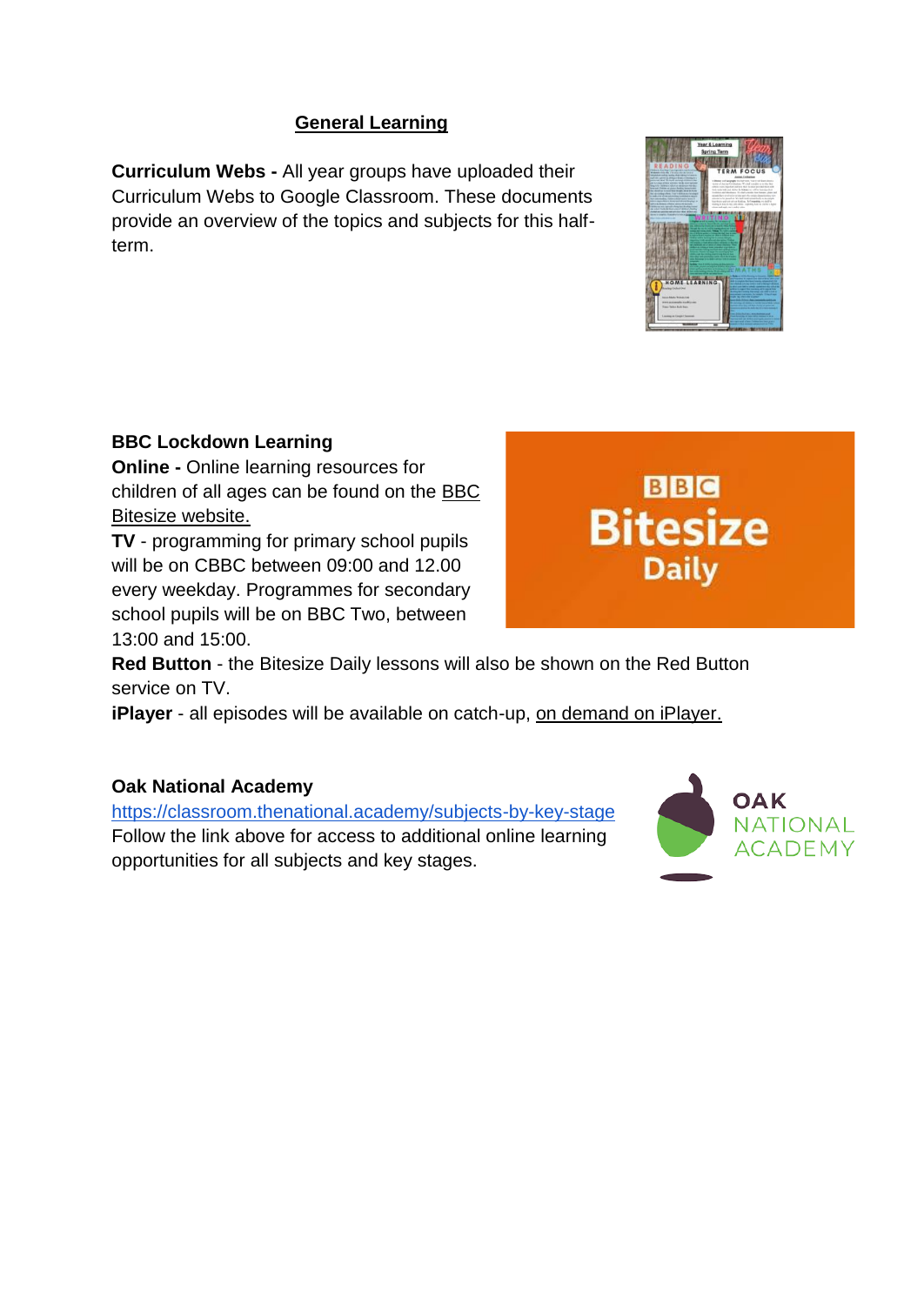#### **Other**

#### **PE with Joe Wicks**



Every Monday, Wednesday & Friday Joe Wicks will be delivering online PE lessons which can be accessed through his Youtube channel:

<https://www.youtube.com/playlist?list=PLyCLoPd4VxBuS4UeyHMccVAjpWaNbGomt>

#### <https://www.getset.co.uk/tokyo-ten>

Tokyo Ten activities provide simple ways to get active with family or friends. All you need is ten minutes and simple equipment, and you will discover new, simple ways to get moving.



<https://cosmickids.com/>

Yoga and mindfulness for kids



#### **Speech Link Parent Portal**

#### **<https://speechandlanguage.info/parents/activities>**

Games and activities for you to use at home to encourage your child's talking and listening - a particularly valuable resource for children in Reception and Key Stage One e.g. Bath Time Fun, Watching TV Together & Mealtimes.

**"Let's Go Live with Maddie & Greg" -** a live family science show on YouTube hosted by Maddie Moate & Greg Foot. <https://youtube.com/c/maddiemoate>





# **RSPB Big Garden Birdwatch 29th -31st January**

<https://www.rspb.org.uk/get-involved/activities/birdwatch/>

[Sign up](https://www.rspb.org.uk/get-involved/activities/birdwatch/packrequest/) for all you need to take part, including your free guide, help with identifying what you see and expert advice on feeding the birds.

#### **[Positive Parenting Project](https://anitacleare.co.uk/education/)**

<https://anitacleare.co.uk/education/>



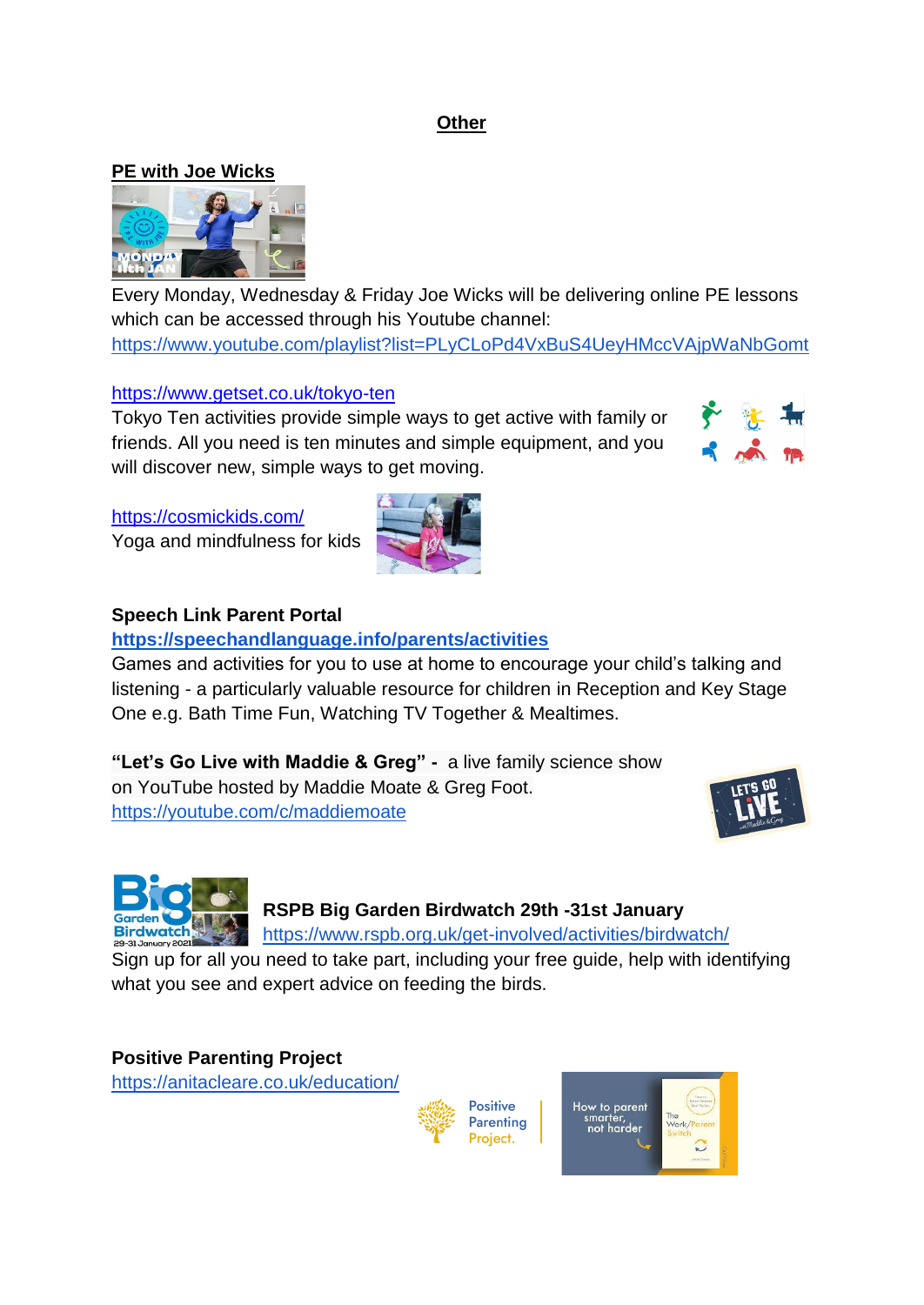